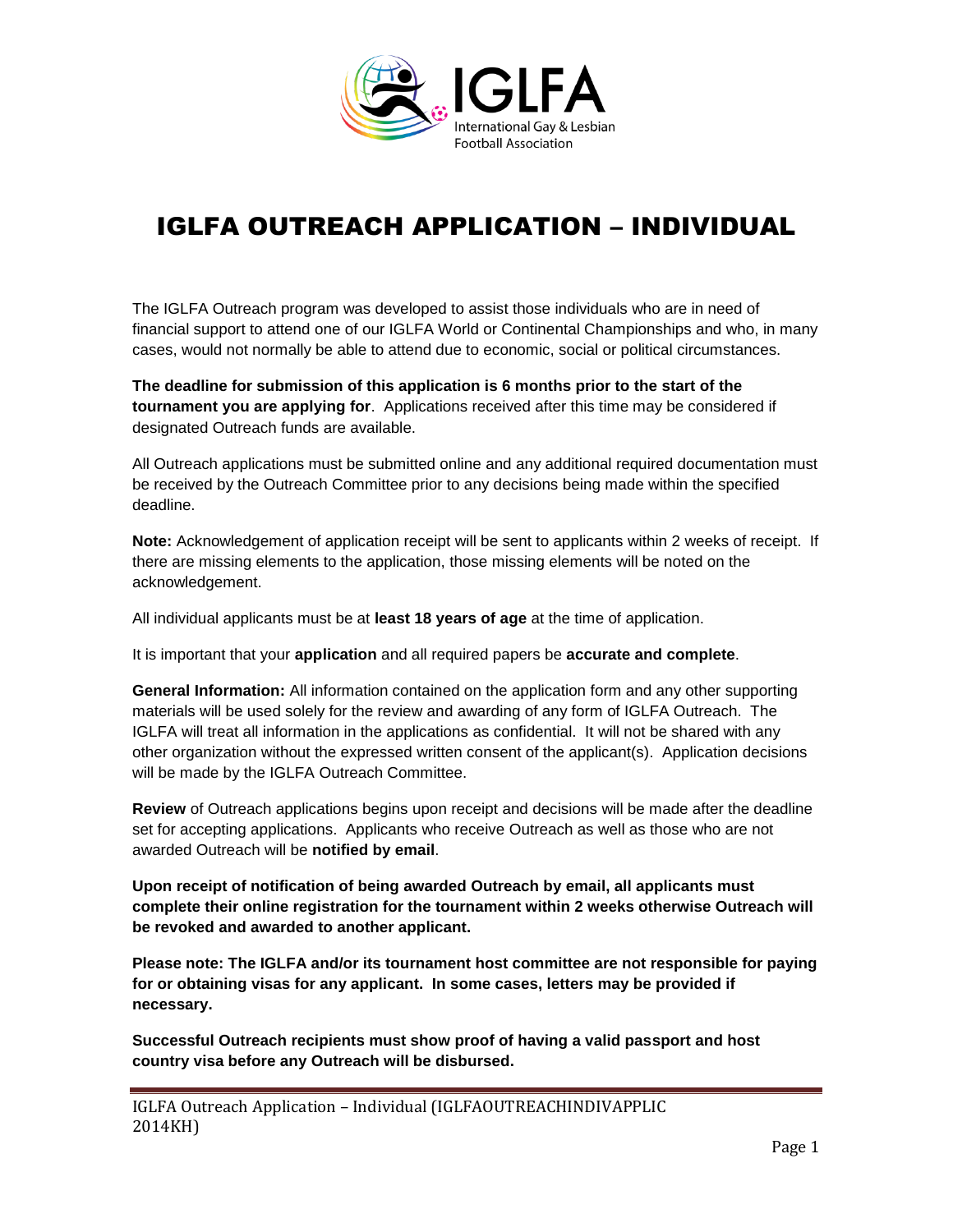

**Please complete the following information:**

| Tournament Name - In             |  |
|----------------------------------|--|
| <b>Which You're Applying For</b> |  |
| <b>Outreach</b>                  |  |
| <b>Applicants Full Name</b>      |  |
| <b>Mailing Address</b>           |  |
| <b>Street Address</b>            |  |
| <b>City</b>                      |  |
| <b>State/Province/District</b>   |  |
| <b>Country</b>                   |  |
| <b>Postal Code/Zip Code</b>      |  |
| Home Phone #                     |  |
| Cellular/Mobile #                |  |
| <b>Email</b>                     |  |
| Website                          |  |
| <b>Facebook Page</b>             |  |
| <b>What Gender Do You</b>        |  |
| <b>Identify As? (Male or</b>     |  |
| Female)                          |  |

To assist the IGLFA in awarding Outreach to as many people as possible, choose only the Outreach type(s) that you are in need of in order to attend the tournament.

**Please mark the box that best describes your individual financial need.**

#### **(You may mark more than one box).**

| Economic & Financial     |  |
|--------------------------|--|
| Discrimination           |  |
| Promotion                |  |
| <b>New Participation</b> |  |

IGLFA Outreach Application – Individual (IGLFAOUTREACHINDIVAPPLIC 2014KH)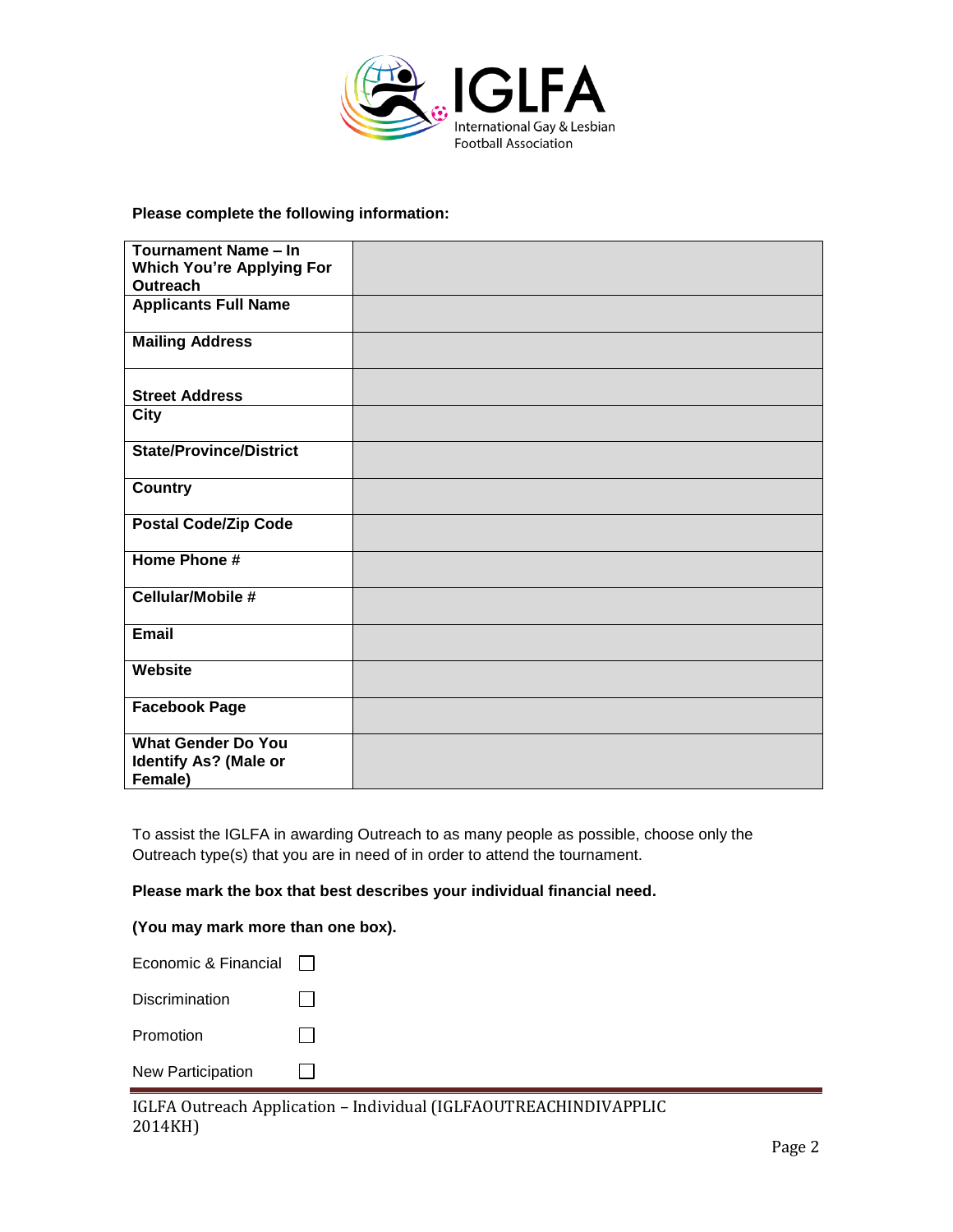

# **Please provide us with information to support your application in regards to the following area(s) that you marked on page 2:**

1) Economic & Financial:

2) Discrimination:

# 3) Promotion:

4) New Participation: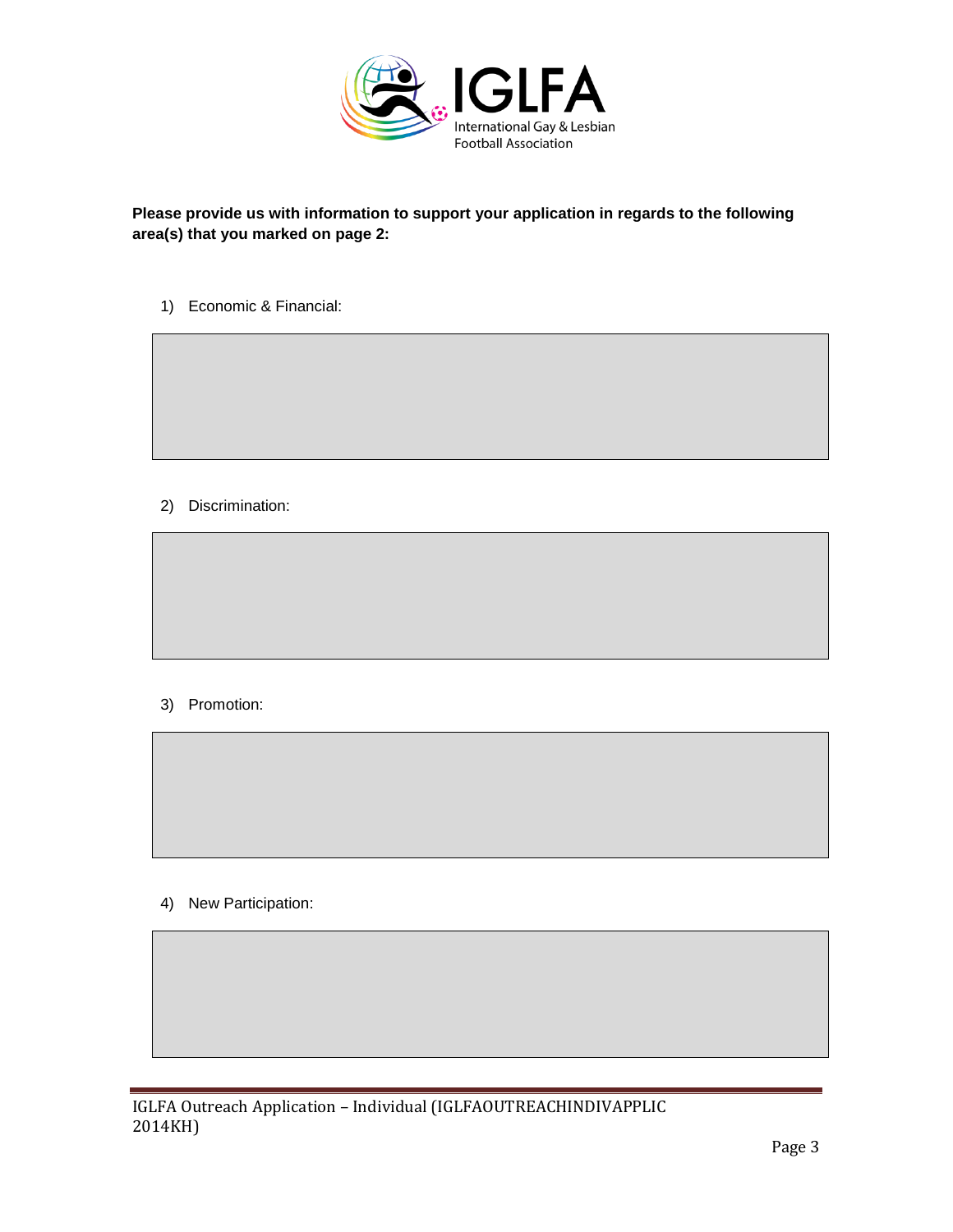

**If you have completed Item 1 (Economic & Financial) on page 3, please provide the following:**

| <b>APPLICANTS</b><br><b>FULL NAME</b> | *PROOF OF<br><b>INCOME</b><br>(ATTACHED) | **STUDENT | <b>***UNEMPLOYED</b> | <b>SIGNATURE</b> |
|---------------------------------------|------------------------------------------|-----------|----------------------|------------------|
|                                       |                                          |           |                      |                  |

**\*Proof of Monthly Income**: Two monthly employment pay slips or bank statements.

**\*\*Proof of Full Time Education**: Valid Student ID card (including the expiry date) under 26 years of age, accompanied by a letter from your College/University.

**\*\*\*Proof of Unemployment**: Statement or letter from local unemployment agency.

## **Please provide details of your travel arrangements to the Tournament:**

## **Are you actively involved with any sporting/cultural/community organizations?**

**(List up to three)**

| <b>Name of Organization</b> | Location |
|-----------------------------|----------|
|                             |          |
|                             |          |
|                             |          |
|                             |          |
|                             |          |
|                             |          |

IGLFA Outreach Application – Individual (IGLFAOUTREACHINDIVAPPLIC 2014KH)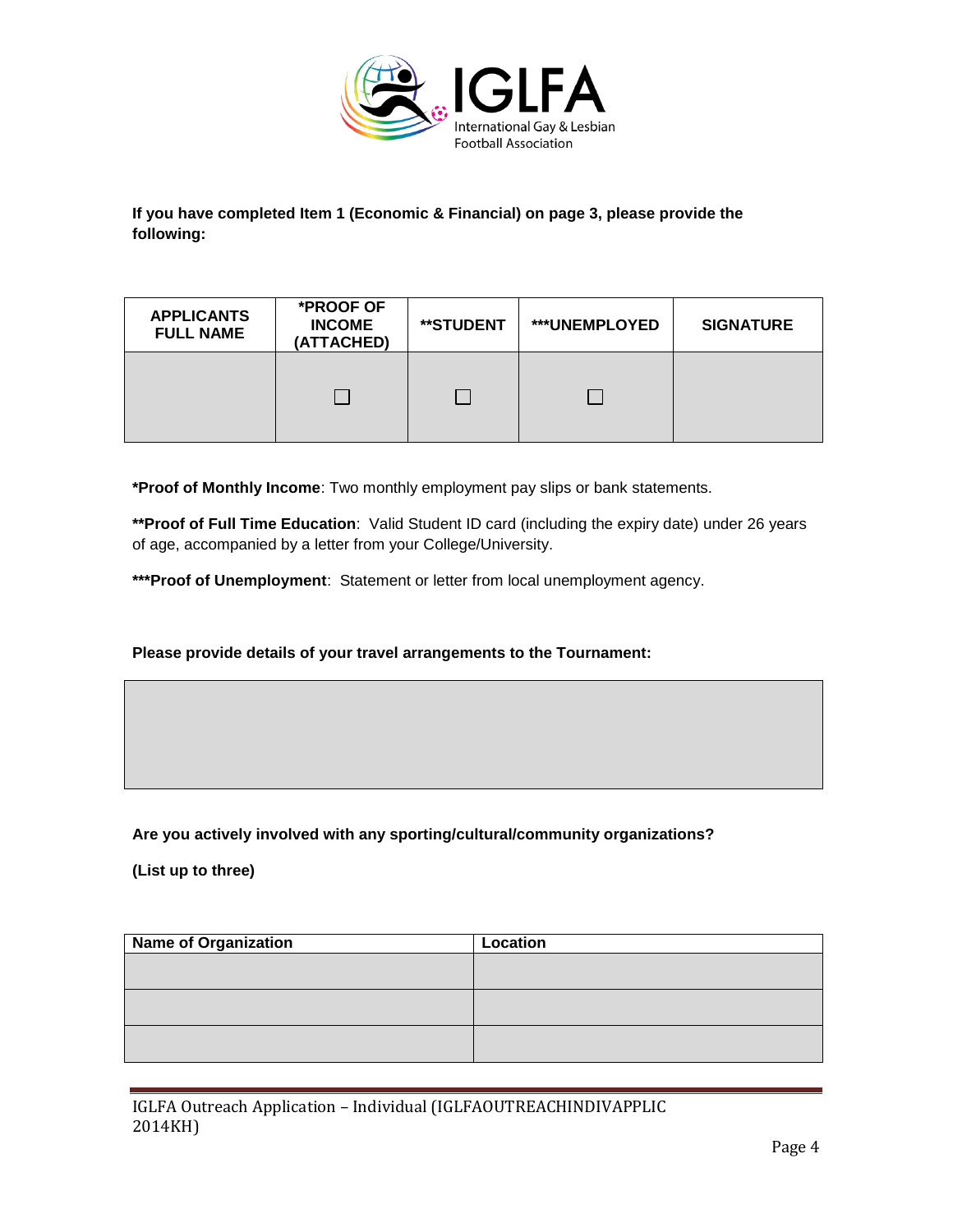

**Using your 1st example above, please answer the following questions (Circle your answer):**

**A) Does the organization empower, acknowledge diversity and accept all people?**  a) Yes b) No

Comments:

**B) Does the organization have similar goals as the IGLFA?** a) Yes b) No

Comments:

**C) Can you safely express your sexual orientation within the organization?** a) Yes b) No

Comments:

## **D) Where do they support people?**

a) Locally b) Regionally c) Nationally d) Internationally

Comments:

## **E) How do they provide support to people?**

Comments: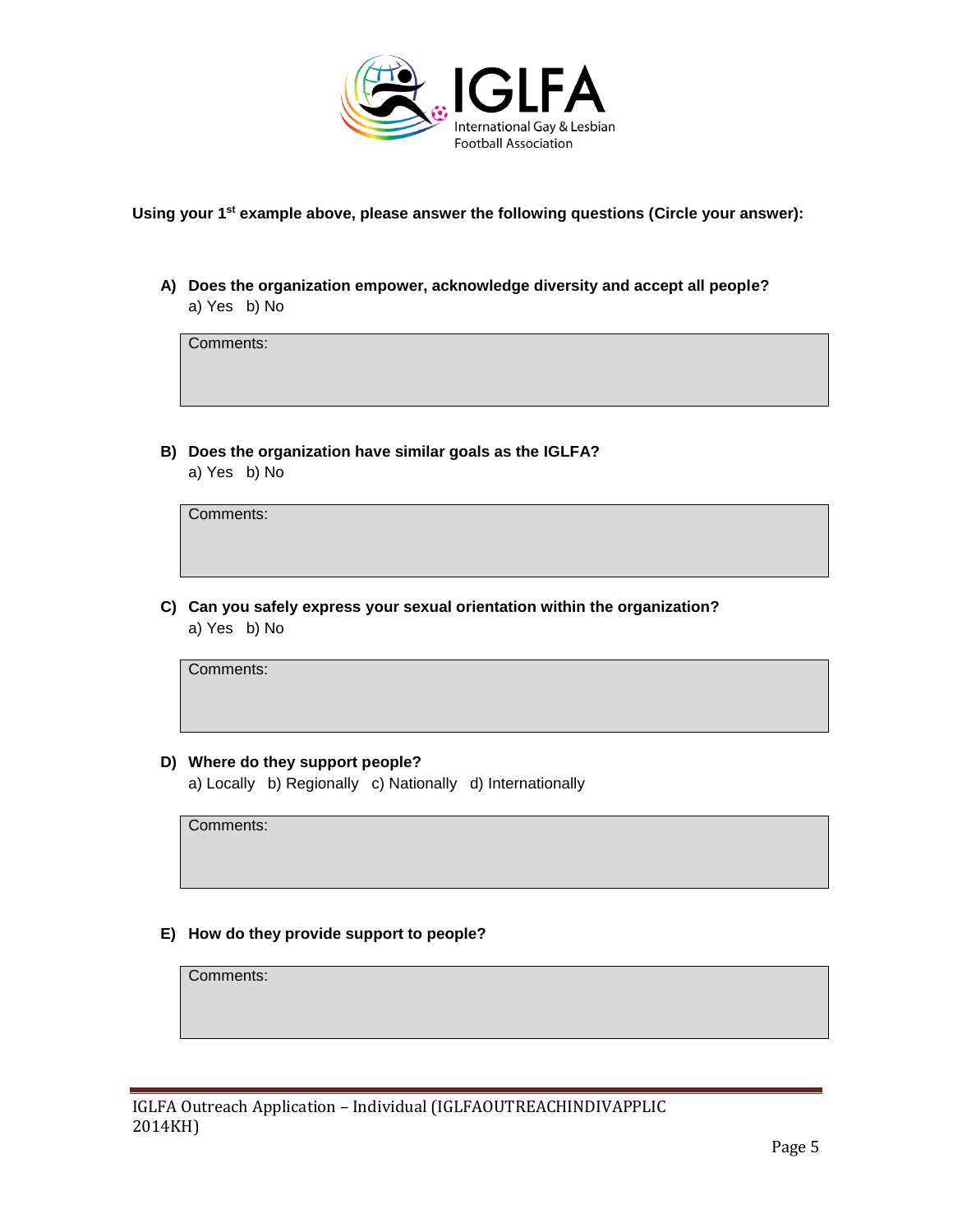

#### **Please answer the following questions:**

5) What is your Primary language?

\_\_\_\_\_\_\_\_\_\_

 $\overline{\phantom{a}}$   $\overline{\phantom{a}}$   $\overline{\phantom{a}}$   $\overline{\phantom{a}}$   $\overline{\phantom{a}}$   $\overline{\phantom{a}}$   $\overline{\phantom{a}}$   $\overline{\phantom{a}}$   $\overline{\phantom{a}}$   $\overline{\phantom{a}}$   $\overline{\phantom{a}}$   $\overline{\phantom{a}}$   $\overline{\phantom{a}}$   $\overline{\phantom{a}}$   $\overline{\phantom{a}}$   $\overline{\phantom{a}}$   $\overline{\phantom{a}}$   $\overline{\phantom{a}}$   $\overline{\$ 

\_\_\_\_\_\_\_\_\_\_

- 6) What is your Secondary language?
- 7) Will you require any special assistance during your stay (eg: Translator, Sign Language Interpreter Special Needs etc….) **If YES**, please provide details:

8) Have you received any sponsorship from local organizations to help you travel to the Tournament? **If YES**, please provide details:

- 9) Are you aware of any visa requirements required to travel to the Tournament?
- 10) Have you ever participated in an IGLFA World Championship?
- 11) Have you ever participated in an IGLFA Continental Championship?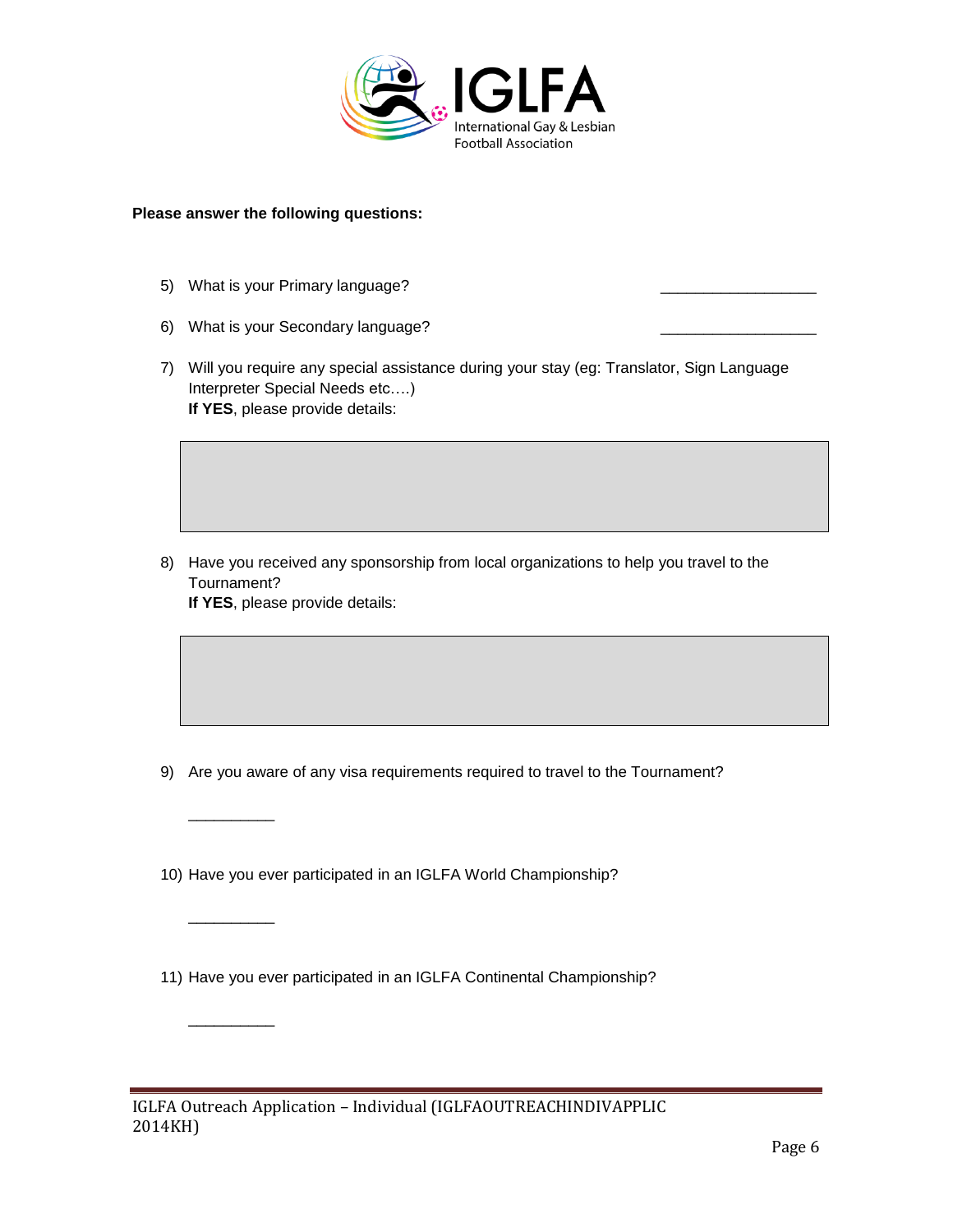

# **Answer the following questions in regards to your past participation in IGLFA Tournaments. Please mark an "X" where required and fill in any explanations necessary:**

| Year | <b>IGLFA Tournament</b>                                           | <b>City/ Country</b>                    | Did You<br>Participate?<br>$(Yes - X)$ | <b>Did You</b><br>Receive<br><b>Outreach As</b><br>An Individual?<br>(Yes - X) | What Type Of<br><b>Outreach Did</b><br>You Receive?<br>(Explain) | What<br>Club/Team<br>Did You<br><b>Play For?</b> | <b>Did Your</b><br>Club/Team<br><b>Receive</b><br>Outreach? | What Type Of<br><b>Outreach Did</b><br>Your<br>Club/Team<br>Receive?<br>(Explain) |
|------|-------------------------------------------------------------------|-----------------------------------------|----------------------------------------|--------------------------------------------------------------------------------|------------------------------------------------------------------|--------------------------------------------------|-------------------------------------------------------------|-----------------------------------------------------------------------------------|
| 2015 | <b>IGLFA North</b><br>American<br><b>Championship II</b>          | <b>TBA</b>                              |                                        |                                                                                |                                                                  |                                                  |                                                             |                                                                                   |
| 2015 | <b>IGLFA European</b><br><b>Championship III</b>                  | Hamburg,<br>Germany                     |                                        |                                                                                |                                                                  |                                                  |                                                             |                                                                                   |
| 2014 | <b>IGLFA World</b><br><b>Championship XXI</b><br>(Gay Games 9)    | Cleveland,<br>Ohio USA                  |                                        |                                                                                |                                                                  |                                                  |                                                             |                                                                                   |
| 2013 | <b>IGLFA European</b><br>Championship II                          | Dublin,<br><b>Ireland</b>               |                                        |                                                                                |                                                                  |                                                  |                                                             |                                                                                   |
| 2012 | <b>IGLFA World</b><br>Championship XX                             | <b>Mexico City,</b><br>Mexico D.F.      |                                        |                                                                                |                                                                  |                                                  |                                                             |                                                                                   |
| 2011 | <b>IGLFA European</b><br>Championship I                           | Manchester,<br><b>United</b><br>Kingdom |                                        |                                                                                |                                                                  |                                                  |                                                             |                                                                                   |
| 2011 | <b>IGLFA North</b><br>American<br>Championship I                  | Vancouver,<br>B.C.<br>Canada            |                                        |                                                                                |                                                                  |                                                  |                                                             |                                                                                   |
| 2010 | <b>IGLFA World</b><br><b>Championship XIX</b><br>(Gay Games VIII) | Cologne,<br>Germany                     |                                        |                                                                                |                                                                  |                                                  |                                                             |                                                                                   |
| 2009 | <b>IGLFA World</b><br>Championship<br><b>XVIII</b>                | Washington,<br>D.C.<br><b>USA</b>       |                                        |                                                                                |                                                                  |                                                  |                                                             |                                                                                   |
| 2009 | World<br><b>Outgames II</b>                                       | Copenhagen,<br><b>Denmark</b>           |                                        |                                                                                |                                                                  |                                                  |                                                             |                                                                                   |
| 2008 | <b>IGLFA World</b><br><b>Championship XVII</b>                    | London,<br><b>United</b><br>Kingdom     |                                        |                                                                                |                                                                  |                                                  |                                                             |                                                                                   |
| 2007 | <b>IGLFA World</b><br>Championship XVI                            | <b>Buenos</b><br>Aires,<br>Argentina    |                                        |                                                                                |                                                                  |                                                  |                                                             |                                                                                   |
| 2006 | <b>IGLFA World</b><br>Championship XV<br>(Gay Games VII)          | Chicago,<br><b>Illinois USA</b>         |                                        |                                                                                |                                                                  |                                                  |                                                             |                                                                                   |
| 2005 | <b>IGLFA World</b><br><b>Championship XIV</b>                     | Copenhagen,<br><b>Denmark</b>           |                                        |                                                                                |                                                                  |                                                  |                                                             |                                                                                   |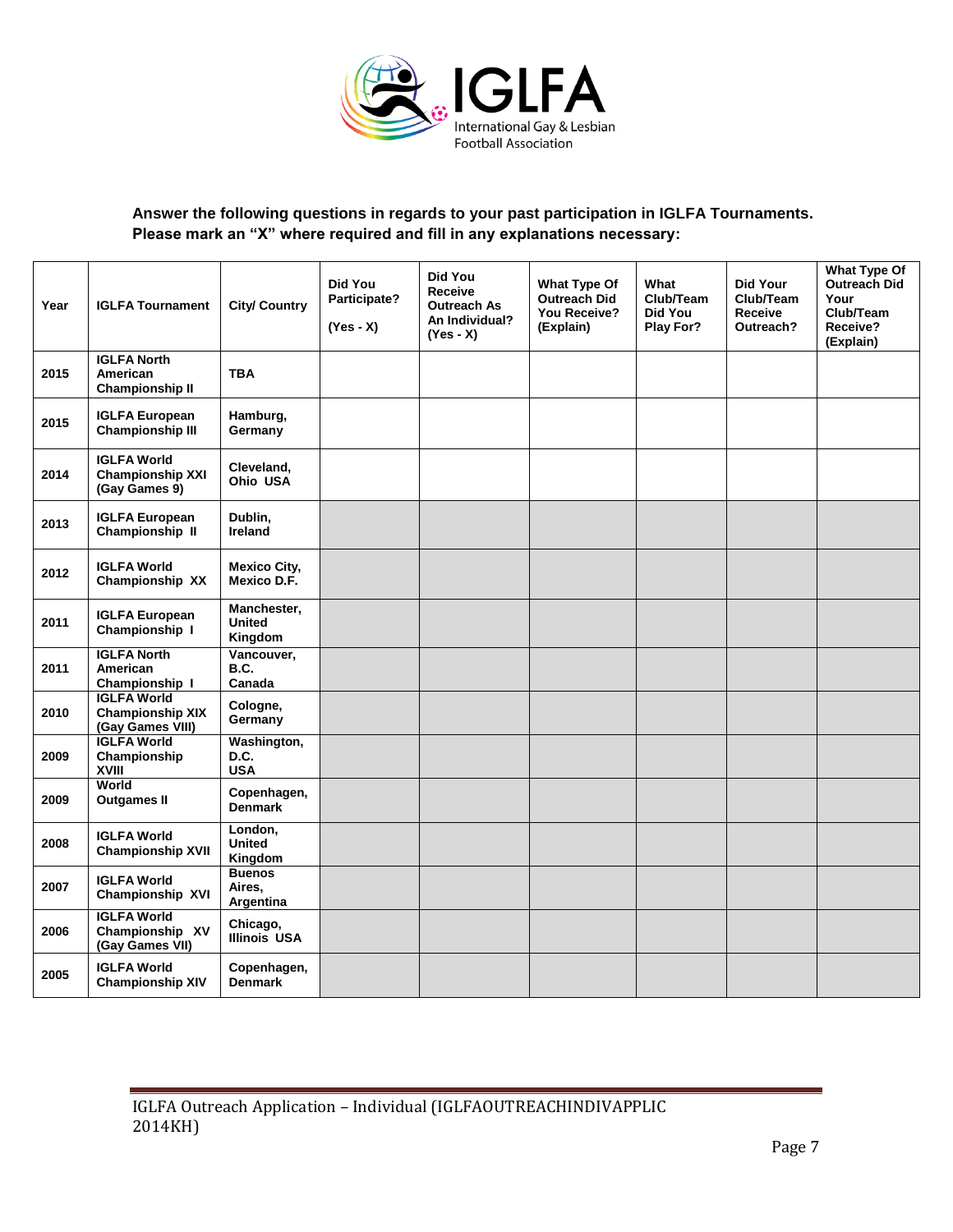

## **Distribution of Outreach:**

If the recipient is awarded any of the following:

- **Outreach specific to Registration**: the recipient will be provided free General Registration for the tournament and if any general registration tournament fees were previously paid by the recipient, they will be refunded.
- **Outreach specific to the Tournament Registration**: they will be provided free registration for the tournament itself (sometimes referred to as a "sport fee").
- **Outreach specific to Travel**: the recipient will be provided an electronic ticket for travel purposes.
- **Outreach specific to Housing**: the recipient will be provided **either** prepaid housing or hosted housing through the host organization.

## **Note: No money will be sent directly to a recipient.**

# **If any part of the application contains inaccurate information or if false materials are submitted, the application will be rejected before processing.**

## **"If any of the following occur,**

- If a misrepresentation is discovered after Outreach has been awarded
- If the recipient does not fulfill the requirements to complete their registration for the tournament, (this may include any outstanding fees, documentation etc) within the specified time frame
- If the recipient is arrested for illegal activity in the host country/state/province/district/city (subject to Outreach review and any potential human rights violations)
- If the recipient does not represent the IGLFA Mission, Vision or Values in a positive manner

## **any remaining Outreach will be revoked and immediate repayment of the Outreach will result".**

## **The recipient will also be restricted from any future Outreach support through the IGLFA or its affiliates.**

## **Please Note:**

Successful Outreach applicants will not be eligible for further Outreach through the IGLFA until the individual has waited a 4 year time frame from the completion of the tournament in which they previously received Outreach. Special circumstances will be reviewed on an individual basis by the Outreach Committee.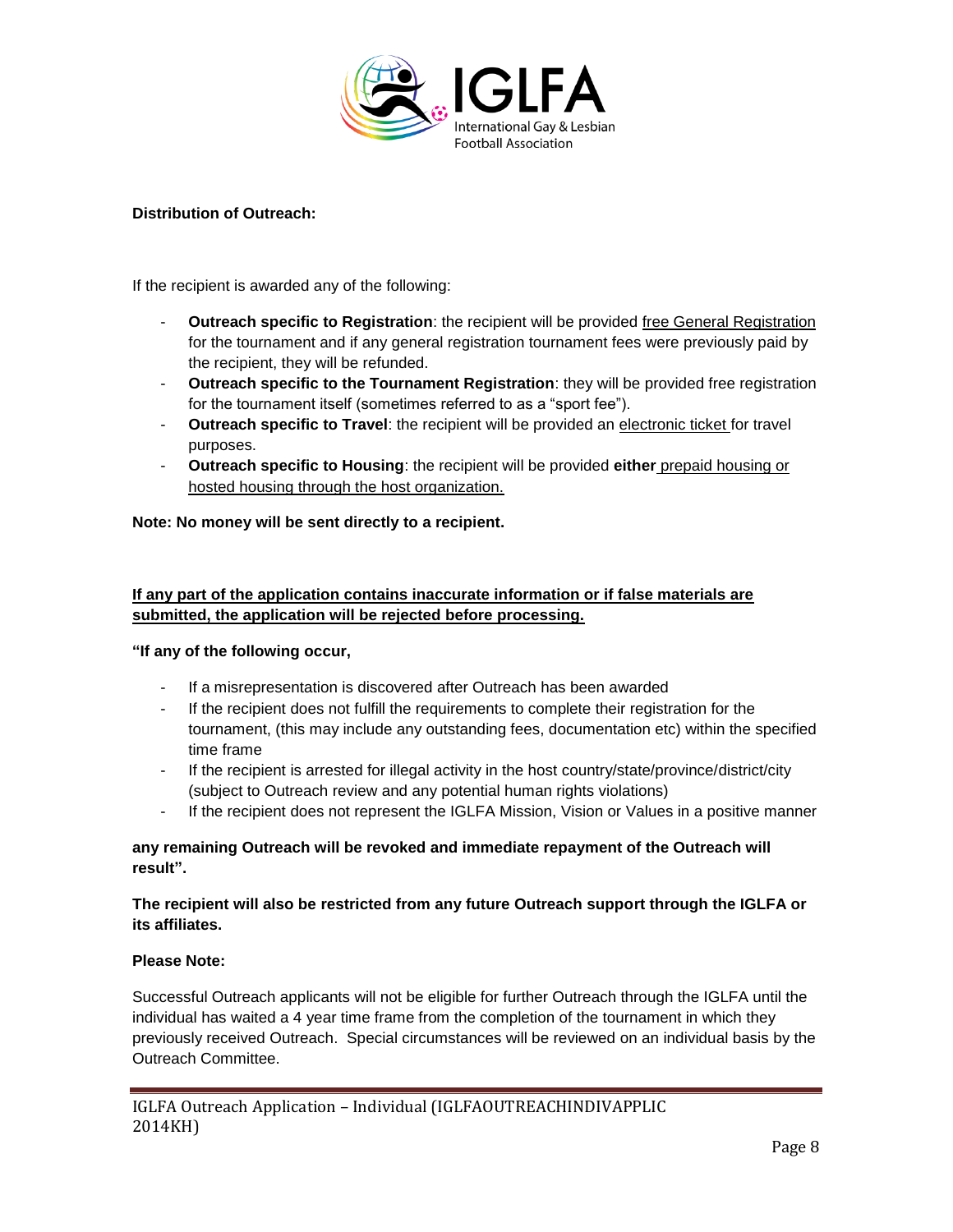

**Please read and complete the following:**

- $\Box$ **I agree to provide the IGLFA with information that they may be able to use to raise money for the IGLFA Outreach Program. This may involve me to send texts or emails with my day to day experiences at the IGLFA Tournament or posting photos or videos to a specified webpage.**
- $\Box$ **I have read and am aware of any visa requirements for travel to the Tournament country. I understand that the IGLFA and or the tournament host committee will not pay for any of the necessary documentation in order for the recipient to gain entry into the tournament country. It is the recipient's sole responsibility to obtain these documents at their own individual cost.**

**This individual application was prepared and submitted by:**

| <b>Full Name:</b>                          |          |                |
|--------------------------------------------|----------|----------------|
| Email:                                     |          |                |
| Home Phone #:                              |          |                |
| Cellular/Mobile #:                         |          |                |
| <b>Mailing Address:</b>                    |          |                |
| <b>Street Address:</b>                     |          |                |
| City:                                      |          |                |
| <b>State/Province/District:</b>            |          |                |
| Country:                                   |          |                |
| Affiliation/Relationship to Individual     |          |                |
| Best Way To Contact: (Circle one) 1) Email | 2) Phone | 3) Postal Mail |